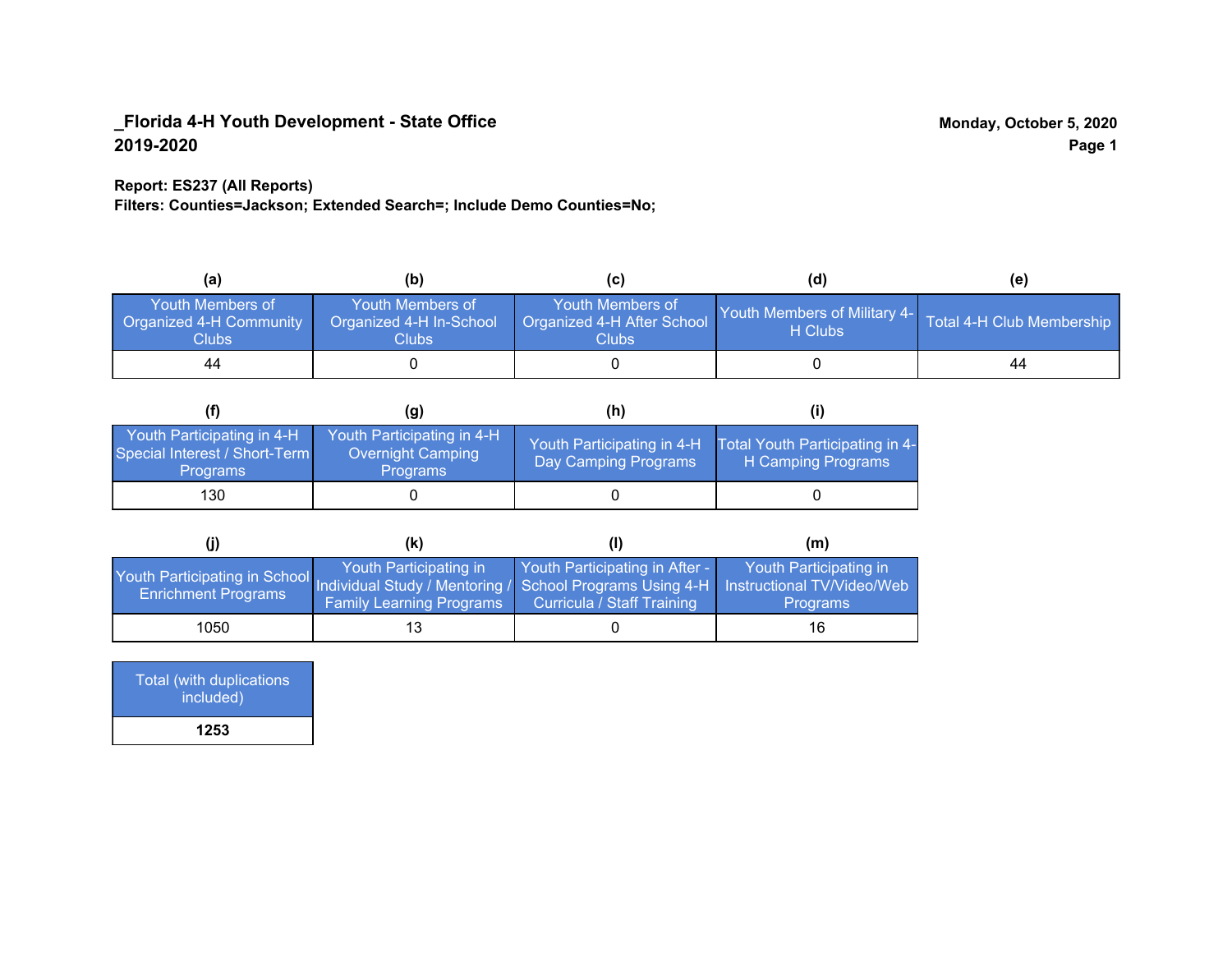**Report: ES237 (All Reports)**

**Filters: Counties=Jackson; Extended Search=; Include Demo Counties=No;**

## **School Grade (duplications eliminated)**

| Kinder | 1st | 2nd | 3rd | 4th          | 5th | 6th | 7 <sup>th</sup> | 8th | 9th | 10 <sub>th</sub> | $-11$ th | 12th | Post HS Not in School Special | Total |
|--------|-----|-----|-----|--------------|-----|-----|-----------------|-----|-----|------------------|----------|------|-------------------------------|-------|
|        | 509 |     |     | 247<br>2 I I | 329 | 30  |                 |     |     | 10               |          |      |                               | 1 J Z |

## **Gender of 4-H Youth Participants (duplications eliminated)**

| Male | Female | Total |
|------|--------|-------|
| 541  | 591    | 1132  |

## **Place of Residence of 4-H Youth Participants (duplications eliminated)**

| ∣ Farm | Towns of under 10,000 and<br>rural non-farm | Towns and cities (10,000-<br>50,000), and their suburbs | Suburbs of cities of over<br>50,000 | Central cities of over 50,000 | Total       |
|--------|---------------------------------------------|---------------------------------------------------------|-------------------------------------|-------------------------------|-------------|
| 108    | 597                                         | 427                                                     |                                     |                               | 1120<br>4 ט |

## **Total 4-H Youth Participants (duplications eliminated)**

**Total** 

**<sup>1132</sup> Note: The four totals on this page should all match.**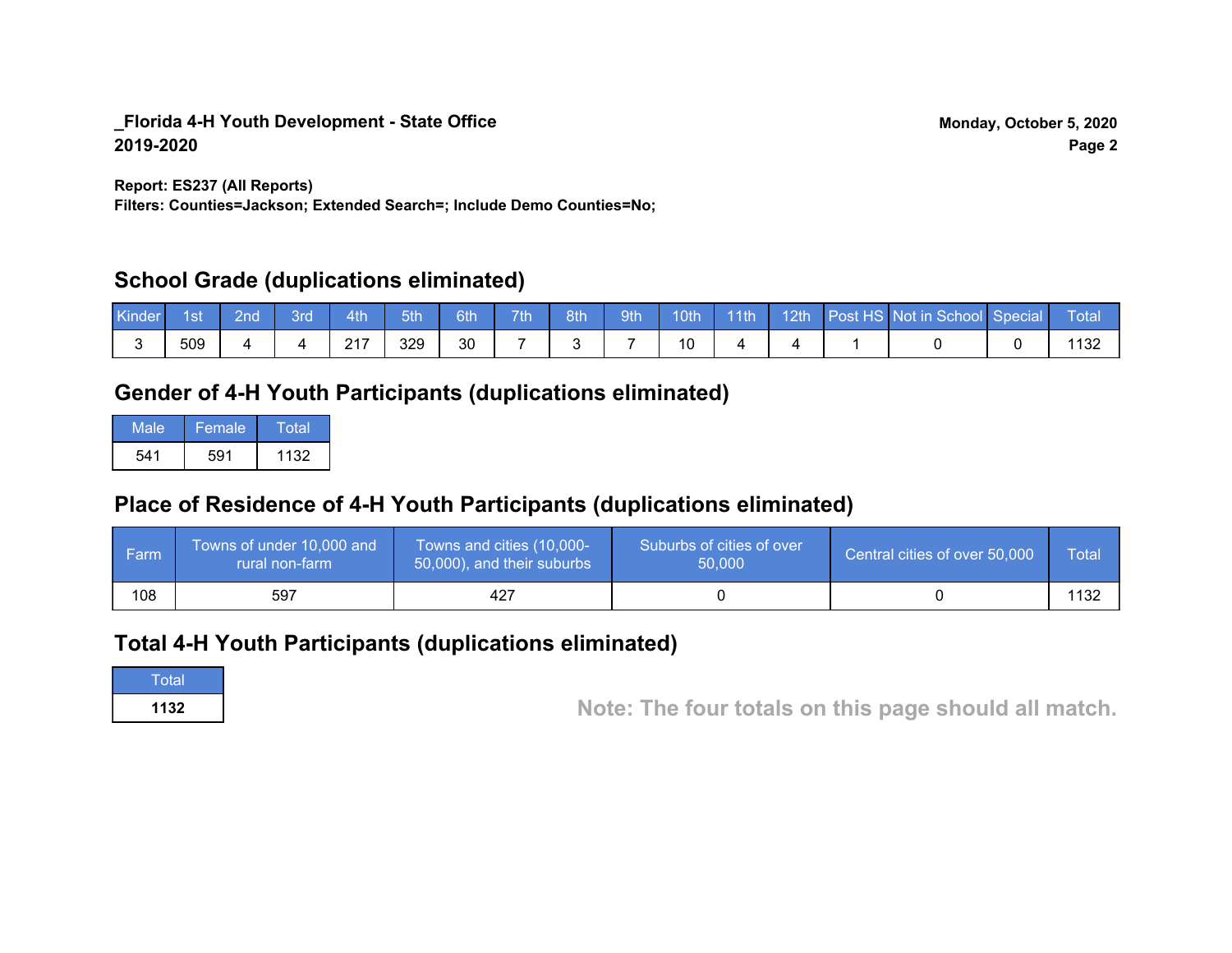**Report: ES237 (All Reports)**

**Filters: Counties=Jackson; Extended Search=; Include Demo Counties=No;**

| <b>ETHNICITY</b>          | <b>TOTAL YOUTH</b> |
|---------------------------|--------------------|
| <b>Hispanic or Latino</b> | 34                 |
| Not Hispanic or Latino    | 1098               |

Directions: Type in the appropriate numbers for your project. Ethnicity is separate from race. YOu should indicate an ethnicity category for each participant and all racial categories that apply to each participant (i.e. a participant of more than one race would be recorded in each applicable racial category). Ideally, your total participants should equal the total of numbers in your ethicity section. Totals of racial categories will be equal to or greater than your total participants if they all report racial information.

4-H Youth Participants: Any youth taking part in programs provided as a result of action by extension personnel (professional. Paraprofessional. And volunteer). This includes youth participation in programs conducted through 1862, 1890, and 1994 land-grant universities, EFNEP, urban gardening, and other programs that may not actually use the 4-H name and emblem with participants.

| <b>RACE</b>                               | <b>TOTAL YOUTH</b> |
|-------------------------------------------|--------------------|
| American Indian or Alaskan Native         | 0                  |
| Asian                                     | 5                  |
| <b>Black or African American</b>          | 370                |
| Native Hawaiian or other Pacific Islander | 0                  |
| White                                     | 696                |
| Youth Indicating More Than One Race       | 61                 |
| <b>Undetermined</b>                       | 0                  |

**Page 3**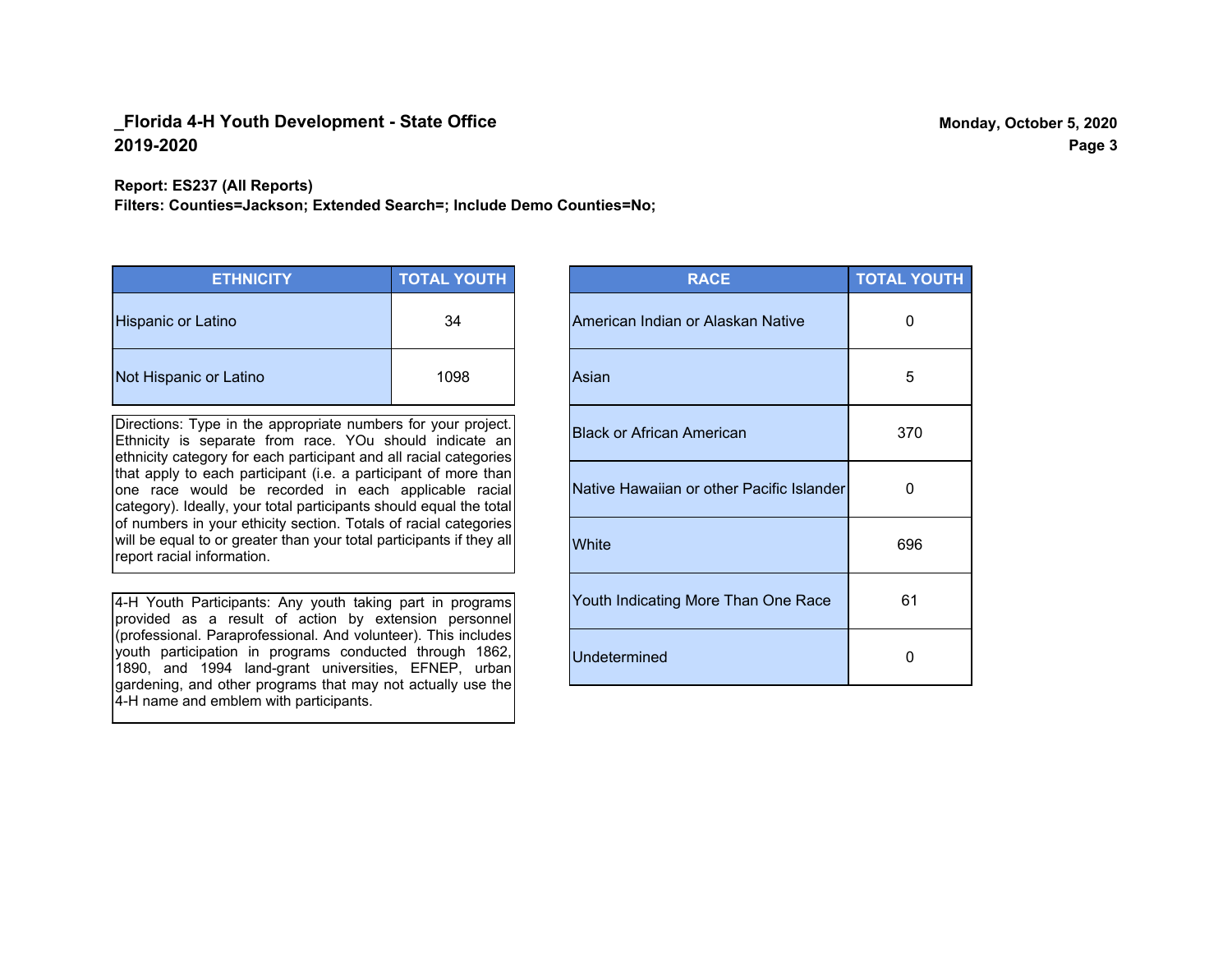**Report: ES237 (All Reports)**

**Filters: Counties=Jackson; Extended Search=; Include Demo Counties=No;**

| Total Number of<br><b>Adult Volunteers</b> | <b>Total Number of</b><br><b>Youth Volunteers</b> | Total |
|--------------------------------------------|---------------------------------------------------|-------|
| 40                                         |                                                   | 41    |

Adult Volunteer: Unpaid support for the 4-H program by an individual beyond high school age.

Youth Volunteer: Unpaid support for the 4-H program by a person who has not yet graduated from high school.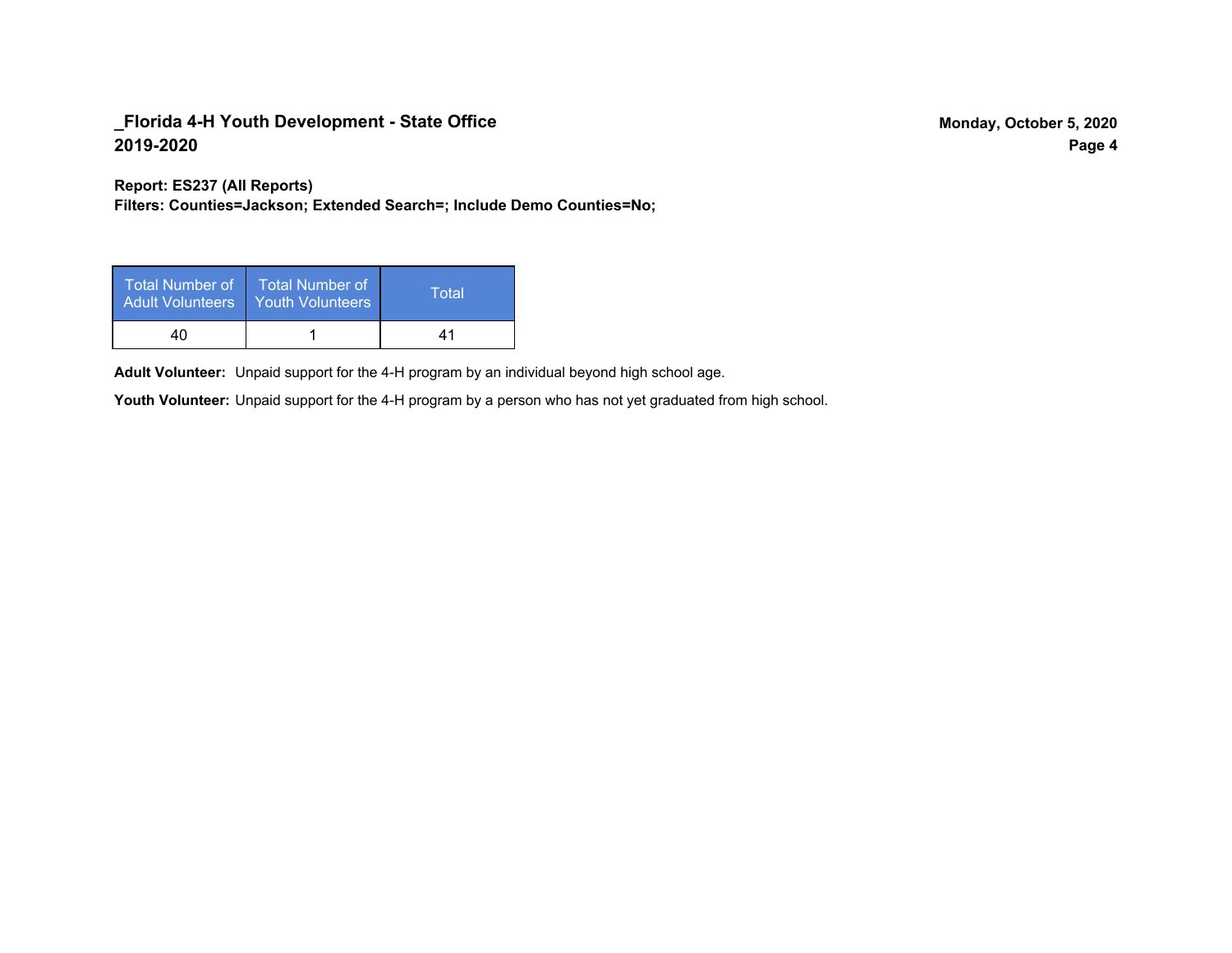### **Filters: Counties=Jackson; Extended Search=; Include Demo Counties=No; Report: ES237 (All Reports)**

| Ag in the Classroom                              |             |
|--------------------------------------------------|-------------|
| : Agriculture Awareness                          | 566         |
| _School Enrichment - Agriculture Awareness       | 0           |
| _School Enrichment - Pizza Garden                | 0           |
|                                                  | 566         |
| <b>Animals</b>                                   |             |
| (4-H Cloverbuds- ANIMALS & PETS)-retired project | 0           |
| (CAGED BIRDS) Retired Project                    | 0           |
| (GOATS) Retired Project                          | 0           |
| (GOATS-Pygmy) Retired Project                    | 0           |
| (HORSE-Advanced Horsemanship) Retired Project    | $\mathbf 0$ |
| (HORSE-Horsemanship Science) Retired Project     | 0           |
| (LLAMAS AND ALPACAS)-retired project             | 0           |
| (POCKET PETS) Retired Project                    | $\mathbf 0$ |
| <b>ANIMAL SCIENCES</b>                           | 30          |
| <b>BEEF</b>                                      | 34          |
| <b>CATS</b>                                      | $\mathbf 0$ |
| <b>DAIRY CATTLE</b>                              | $\mathbf 0$ |
| <b>DOGS</b>                                      | 1           |
| GOATS (Dairy)                                    | $\mathbf 0$ |
| GOATS (Meat)                                     | 4           |
| <b>HORSE</b>                                     | 6           |
| <b>HORSE</b> (Horseless Horse)                   | 1           |
| <b>PETS</b>                                      | $\mathbf 0$ |
| <b>POULTRY</b>                                   | 10          |
| <b>RABBITS</b>                                   | $\mathbf 0$ |
| <b>SHEEP</b>                                     | $\mathbf 0$ |
| <b>SWINE</b>                                     | 1           |
|                                                  | 87          |

# **Biological Sciences** (4-H Cloverbuds-SCIENCE & TECHNOLOGY) Retired Project 0 (Marine/Aquatic- AQUARIUMS) Retired Project 0 (Marine/Aquatic- WETLANDS) Retired Project 0 (Sciences- WINGS) Retired Project 0 (Wildlife - Bats) Retired Project 0 (Wildlife - Butterflies- WINGS) Retired Project 0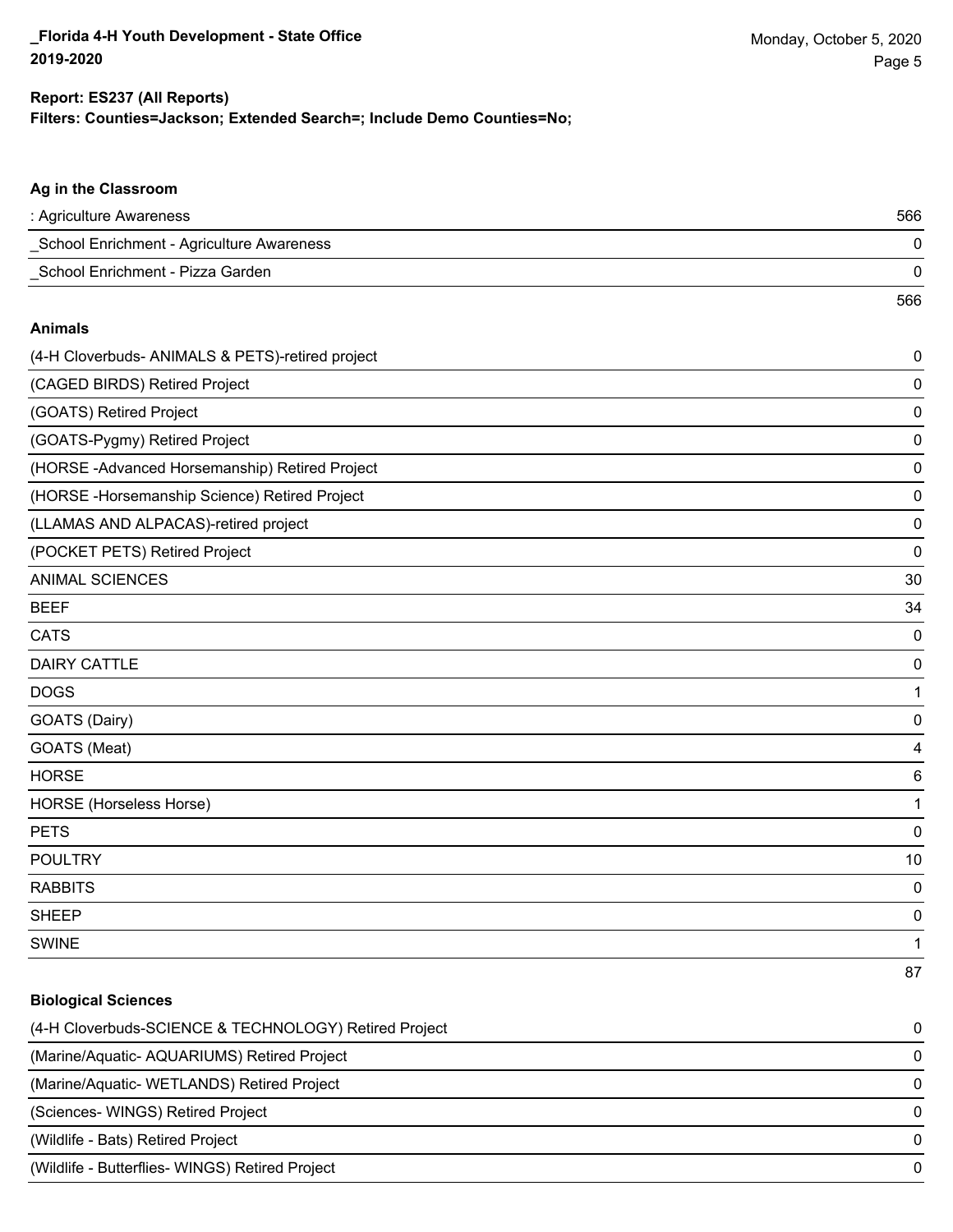### **Report: ES237 (All Reports)**

**Filters: Counties=Jackson; Extended Search=; Include Demo Counties=No;**

| (Wildlife- BLUEBIRDS) Retired Project                     | 0              |
|-----------------------------------------------------------|----------------|
| : ABCs of ENTOMOLOGY                                      | 0              |
| : Entomology-Apiary/Beekeeping                            | 0              |
| : Meat Sciences                                           | $\mathbf 0$    |
| : Natural Sciences                                        | 0              |
| _School Enrichment - Embryology                           | $\mathbf 0$    |
| School Enrichment- Natural Sciences                       | 0              |
| INSECTS (ENTOMOLOGY)                                      | $\mathbf 0$    |
| MARINE SCIENCE AND AQUATIC SCIENCES                       | 0              |
| <b>SCIENCE DISCOVERY</b>                                  | 2              |
| <b>VETERINARY SCIENCE</b>                                 | 0              |
|                                                           | 2              |
| <b>Civic Engagement</b>                                   |                |
| (4-H Cloverbuds- CITIZENSHIP)-retired project             | 0              |
| (Citizenship-INTERGENERATIONAL) Retired Project           | 0              |
| <b>CITIZENSHIP</b>                                        | 1              |
| CITIZENSHIP-COMMUNITY SERVICE                             | $\mathbf 0$    |
| CULTURAL AND GLOBAL EDUCATION                             | 0              |
|                                                           | 1              |
| <b>Communications and Expressive Arts</b>                 |                |
| (4-H Cloverbuds- COMMUNICATIONS) Retired Project          | 0              |
| (4-H Cloverbuds- VISUAL-LEISURE ARTS) Retired Project     | 0              |
| (FILMMAKING) Retired Project                              | 0              |
| (LEISURE ARTS- Arts & Crafts) Retired Project             | 0              |
| (Leisure Arts- COLLECTIBLES) Retired Project              | 0              |
| (PHOTOGRAPHY) Retired Project                             | 0              |
| (PUBLIC SPEAKING) Retired Project                         | 0              |
| (VISUAL ARTS) Retired Project                             | 0              |
| School Enrichment - 4-H Tropicana Public Speaking Program | 556            |
| COMMUNICATIONS AND PUBLIC SPEAKING                        | $\overline{2}$ |
| <b>EXPRESSIVE ARTS</b>                                    | $\mathbf 0$    |
| <b>VISUAL ARTS</b>                                        | 0              |
|                                                           | 558            |
| <b>Community / Volunteer Service</b>                      |                |

(Citizenship-PUBLIC ADVENTURES) Retired Project 0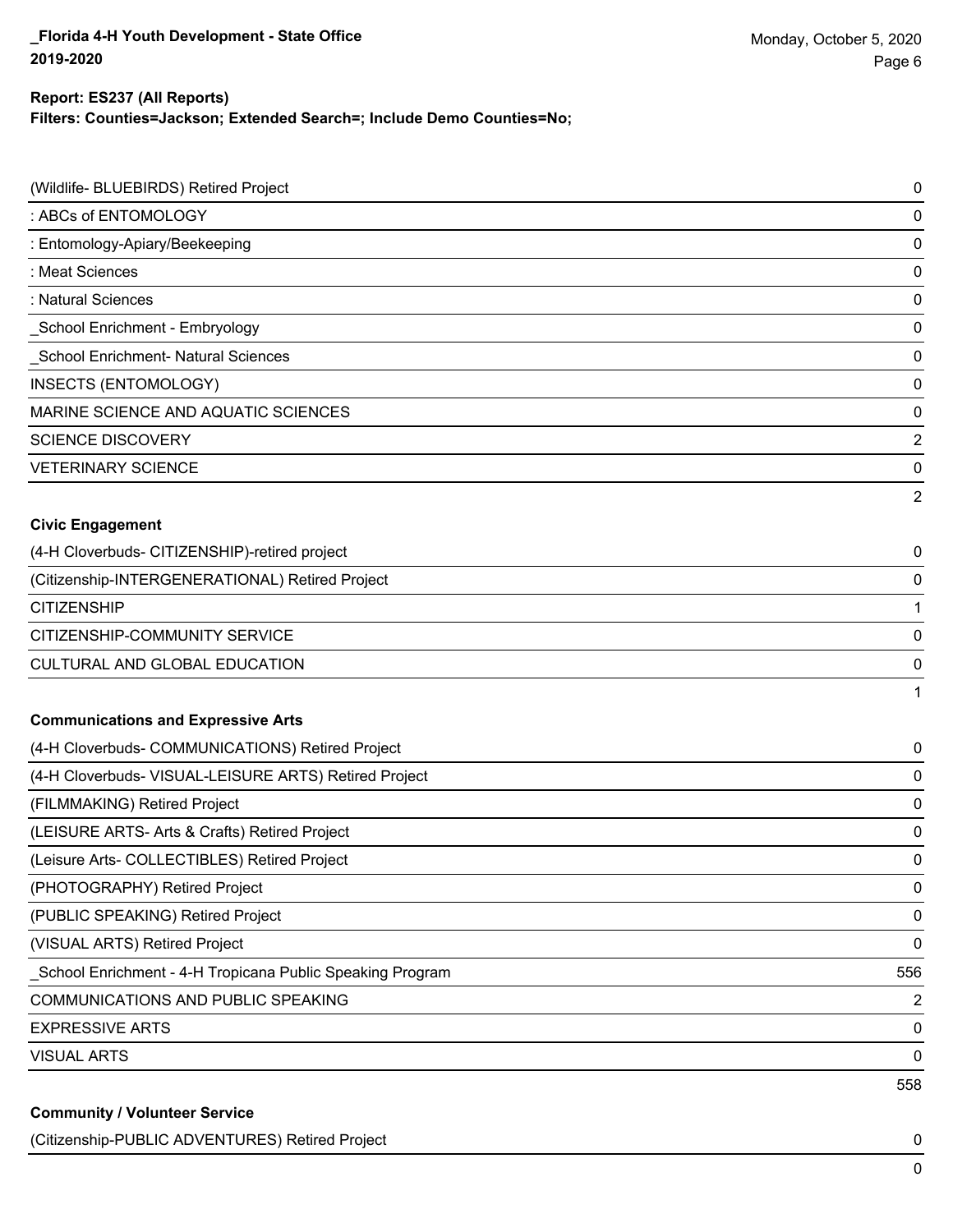**Consumer and Family Science**

# **Report: ES237 (All Reports)**

**Filters: Counties=Jackson; Extended Search=; Include Demo Counties=No;**

| (4-H Cloverbuds- CLOTHING) Retired project                   | 0  |
|--------------------------------------------------------------|----|
| (CHILD DEVELOPMENT Babysitting) Retired Project              | 0  |
| (Clothing - SELECTION) Retired Project                       | 0  |
| (Clothing - SEWING) Retired Project                          | 0  |
| (Clothing-Sewing- QUILTING) Retired Project                  | 0  |
| (CONSUMER EDUCATION AND SHOPPING) Retired Project            | 0  |
| (Human Development - Talking with TJ) Retired Project        | 0  |
| (HUMAN DEVELOPMENT) Retired Project                          | 0  |
| (Human Development-CHOICES) Retired Project                  | 0  |
| (Money Management -FINANCIAL CHAMPIONS) Retired Project      | 0  |
| : Consumer Choices Event                                     | 0  |
| 4-H CLOVERBUDS                                               | 11 |
| Animal Science- ALL ABOUT ANIMALS                            | 0  |
| Animal Sciences- LIVESTOCK JUDGING                           | 0  |
| Animals-PETS/SMALL ANIMALS                                   | 0  |
| CHILD DEVELOPMENT & CHILD CARE                               | 0  |
| Citizenship-SERVICE LEARNING                                 | 0  |
| <b>CLOTHING &amp; SEWING</b>                                 | 1  |
| <b>Exploring Farm Animals</b>                                | 0  |
| Hog-n-Ham Project                                            | 0  |
| Marine Science                                               | 0  |
| MONEY MANAGEMENT                                             | 0  |
| Performing Arts-DANCE/MOVEMENT                               | 0  |
| Pet Pals                                                     | 0  |
| Plant Pals, K-3 (5-8 yrs)                                    | 0  |
| test                                                         | 0  |
| Wildlife - Birds                                             | 0  |
|                                                              | 12 |
| <b>Environmental Education / Earth Sciences</b>              |    |
| (4-H Cloverbuds- ENVIRONMENT-Earth Sciences) Retired Project | 0  |
| : Recycling                                                  | 0  |
| : Water Education                                            | 0  |
| School Enrichment - Project Learning Tree                    | 0  |
| School Enrichment- Environmental Sciences                    | 0  |
| <b>EARTH SCIENCES</b>                                        | 0  |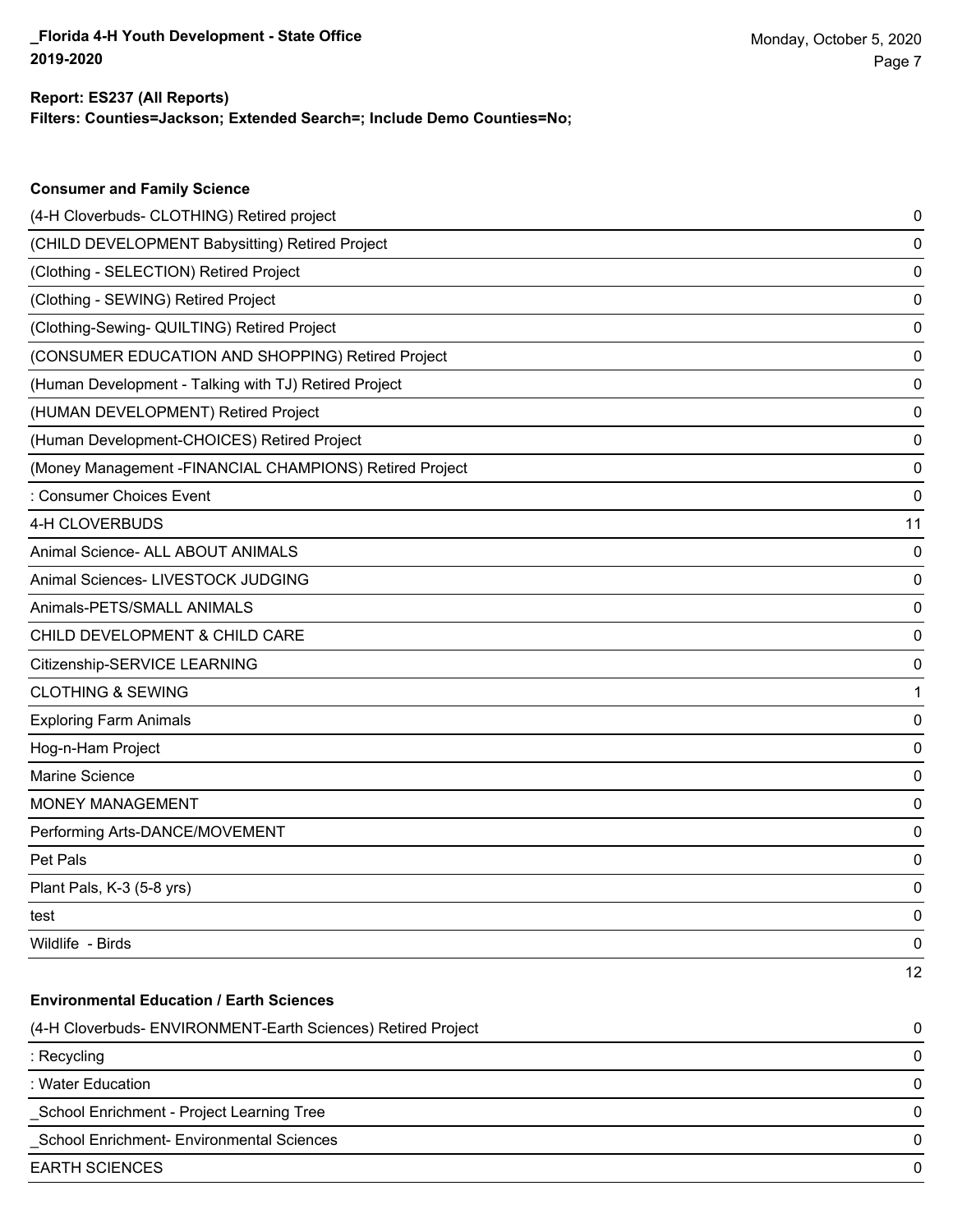**Filters: Counties=Jackson; Extended Search=; Include Demo Counties=No;**

| <b>ENERGY</b>                                         | 0 |
|-------------------------------------------------------|---|
| <b>ENVIRONMENTAL SCIENCES</b>                         | 0 |
| <b>FORESTRY</b>                                       | 0 |
| <b>OUTDOOR EDUCATION</b>                              | 0 |
| SOIL AND WATER SCIENCES                               | 0 |
| <b>SPORTFISHING</b>                                   | 0 |
| <b>SS - SHOOTING SPORTS</b>                           | 0 |
| <b>SS-ARCHERY</b>                                     | 0 |
| SS-HUNTING 10y/o                                      | 0 |
| SS-MUZZLELOADING 12y/o                                | 0 |
| SS-RIFLE, AIR                                         | 0 |
| SS- RIFLE, SMALL BORE                                 | 0 |
| SS-SHOTGUN 10y/o                                      | 0 |
| <b>WILDLIFE &amp; HABITATS</b>                        | 0 |
|                                                       | 0 |
| <b>Foods and Nutrition</b>                            |   |
| (4-H Cloverbuds- FOODS & NUTRITION) Retired Project   | 0 |
| (Food - SPORTS NUTRITION) Retired Project             | 0 |
| (FOOD AND FOOD PRESERVATION SCIENCES) Retired Project | 0 |
| (FOOD PREP AND COOKING) Retired Project               | 0 |
| (Food Prep- BREADS & BREADMAKING) Retired Project     | 0 |
| (Food Prep- DAIRY FOODS) Retired Project              | 0 |

#### **Health**

| (Health-HEALTH ROCKS) Retired Project       | 0 |
|---------------------------------------------|---|
| (HEALTH: PHYSICAL ACTIVITY) Retired Project | 0 |
| : Healthy Living                            | 0 |
| PERSONAL WELL BEING                         | 0 |
|                                             |   |

(Food Prep- MICROWAVE MAGIC) Retired Project 0 (Food Science- FOOD PRESERVATION) Retired Project 0 \_School Enrichment - Up for the Challenge 0 \_School Enrichment - YUM 0 \_School Enrichment - YUMMEE 0 \_School Enrichment- Nutrition 0 FOOD & NUTRITION **1** 

1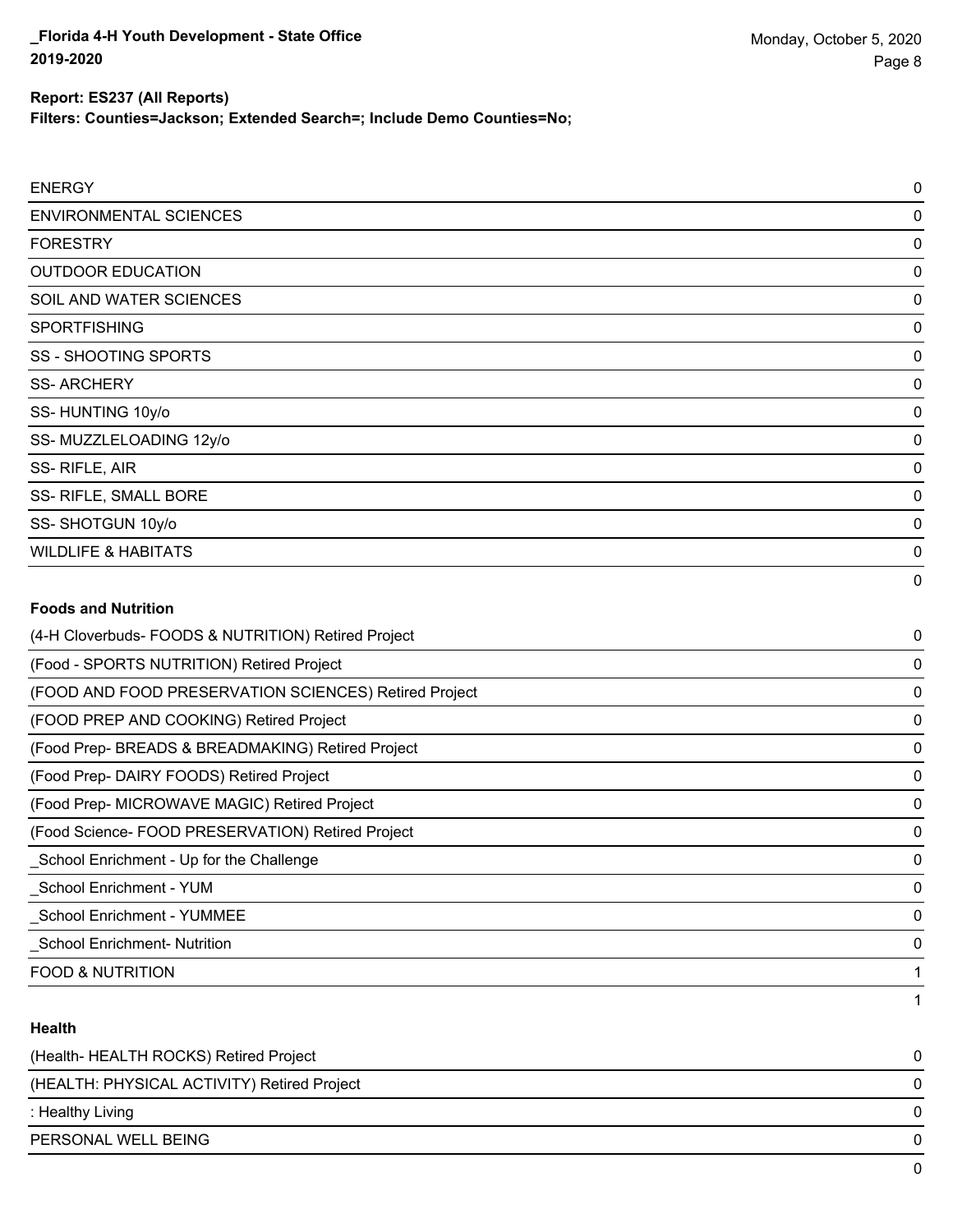#### **Report: ES237 (All Reports)**

**Filters: Counties=Jackson; Extended Search=; Include Demo Counties=No;**

| <b>Leadership and Personal Development</b>                 |    |
|------------------------------------------------------------|----|
| (4-H Cloverbuds- LEADERSHIP) Retired Project               | 0  |
| (4-H Cloverbuds_DISCOVERY Projects) Retired Project        | 0  |
| (Home Environment- CHANGING SPACES) Retired Project        | 0  |
| (Plant Sciences - Mowing for Money) Retired Project        | 0  |
| (Workforce Prep- CAREER DEVELOPMENT) Retired Project       | 0  |
| (Workforce Prep- ENTREPRENEURSHIP) Retired Project         | 0  |
| : Character Education                                      | 0  |
| : Personal Development                                     | 23 |
| <b>EXPLORING 4-H</b>                                       | 15 |
| LEADERSHIP DEVELOPMENT                                     | 1  |
| <b>WORKPLACE PREPARATION</b>                               | 0  |
|                                                            | 39 |
| <b>Personal Safety</b>                                     |    |
| (Health and Safety- ATV SAFETY) Retired Project            | 0  |
| (Health- EMERGENCY PREPARDNESS) Retired Project            | 0  |
| <b>ATV SAFETY</b>                                          | 0  |
| <b>SAFETY</b>                                              | 0  |
|                                                            | 0  |
| <b>Physical Sciences</b>                                   |    |
| (ASTRONOMY) Retired Project                                | 0  |
| : Weather and Climate                                      | 0  |
| <b>AEROSPACE</b>                                           | 0  |
|                                                            | 0  |
| <b>Plant Science</b>                                       |    |
| (4-H Cloverbuds- PLANT SCIENCES-Gardening) Retired Project | 0  |
| (GROWING CITRUS) Retired Project                           | 0  |
| (Plant Sciences-GARDENING) Retired Project                 | 0  |
| (Plants - Gardening - FLOWERS) Retired Project             | 0  |
| (Plants - Gardening - VEGETABLES) Retired Project          | 0  |
| (Plants - Gardening-CONTAINER GARDENING) Retired Project   | 0  |
|                                                            |    |

\_School Enrichment- Gardening and Plants 0

GARDENING AND PLANTS ON A SERIES AND SERIES OF A SERIES OF A SERIES OF A SERIES OF A SERIES OF A SERIES OF A SERIES OF A SERIES OF A SERIES OF A SERIES OF A SERIES OF A SERIES OF A SERIES OF A SERIES OF A SERIES OF A SERIE

GARDENING AND PLANTS: JR MASTER GARDENER 0